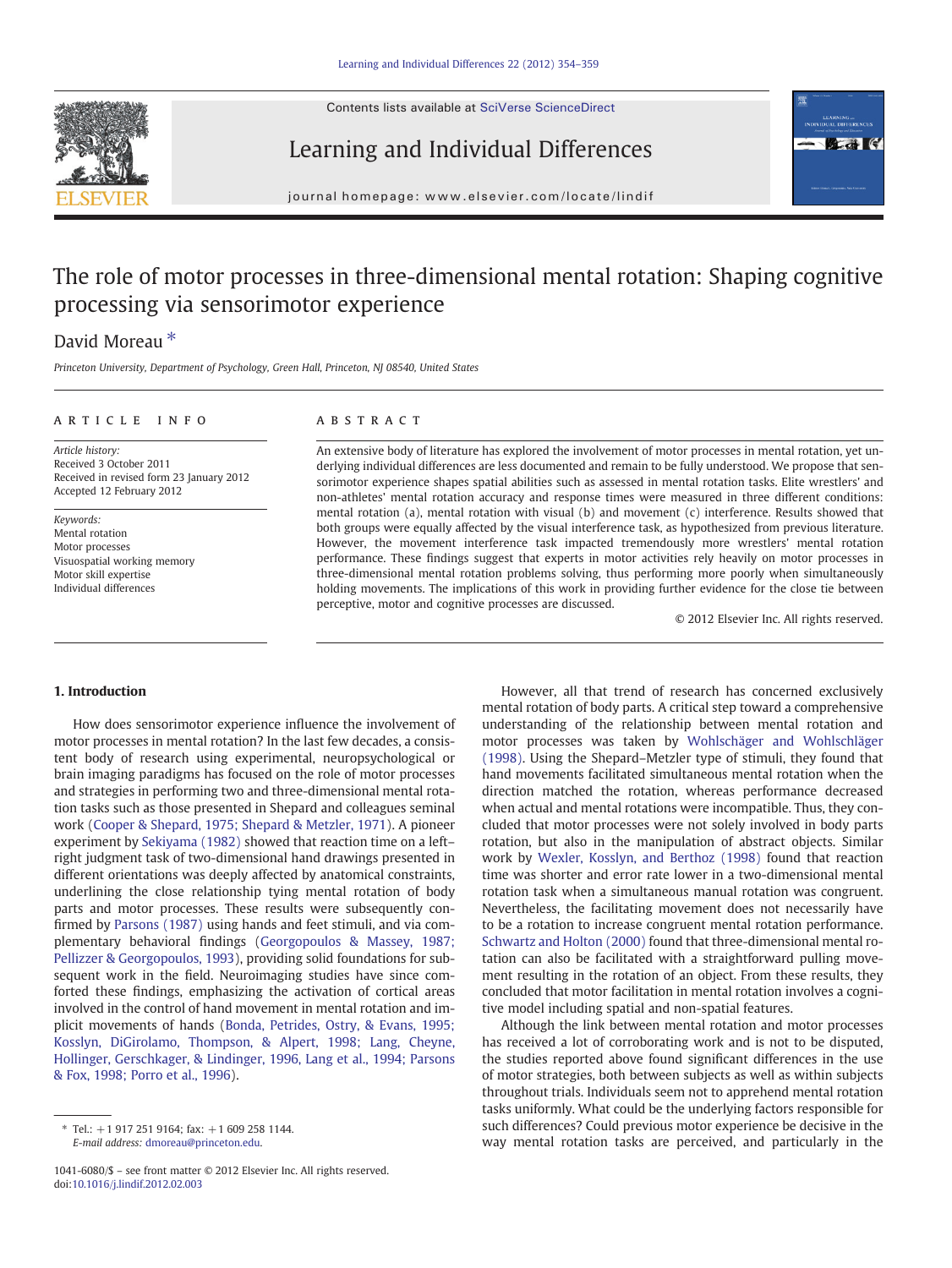recruitment of motor processes? Individual differences can—among other factors—explain some of the discrepancies found between studies concerning the involvement of primary motor cortex in mental rotation ([Hodge, Dubroff, Huckins, & Szeverinyi, 1996; Kosslyn et al.,](#page-5-0) [1998; Roth et al., 1996; Sabbah, Simond, Levrier, & Habib, 1995;](#page-5-0) [Schnitzler, Salenius, Salmelin, Jousmaki, & Hari, 1997\)](#page-5-0). In an elegant experiment, Wraga et al. found that performing a prior mental rotation task involving hands led to activation of motor cortical areas (BA 6 and M1) in a subsequent mental rotation task of abstract (non-body) items, whereas prior mental rotation task on abstract objects did not ([Wraga, Thompson, Alpert, & Kosslyn, 2003\)](#page-5-0). They concluded that motor strategies were covertly transferred to the mental rotation of non-body objects. This finding is truly enlightening; as it means that differential experience has immediate consequences on the use of motor processes in mental rotation. Could that phenomenon be extended to a less immediate or less direct set of actions? Could previous motor experience be of significant influence on mental rotation ability?

The starting point of the present experiment is based on the idea that covert transfer of motor strategies shown by Wraga et al. from a body-based task immediately prior to mental rotation [\(Wraga et al.,](#page-5-0) [2003\)](#page-5-0) could be permanent in individuals whose motor practice has been consistent over a long period of time. In order to address this issue, elite athletes appear to be a suitable population, for two main reasons. First, elites have spent many years—typically more than ten —practicing, rehearsing and correcting motor skills, reaching a high degree of expertise in order to be able to adapt to any given situation that may arise in a competitive environment. This has contributed to develop elites' motor system to a point that meets no match among non-athletes. Second, for most athletes, the time dedicated over the years to practicing motor skills has prevented them from allocating a substantial amount of time to other activities that could improve significantly mental rotation ability. This last point allows considering more comprehensively important confounding variables. Thereby, the participants of this study included non-athletes and elite athletes practicing Olympic wrestling, an activity that has proven to stimulate mental rotation ability enhancement in previous studies ([Moreau,](#page-5-0) [Clerc, Mansy-Dannay, & Guerrien, 2012; Moreau, Mansy-Dannay,](#page-5-0) [Clerc, & Guerrien, 2011\)](#page-5-0).

Mental rotation tasks typically involve the manipulation and the retention of abstract figures, in order to compare pairs of stimuli. In that process, the involvement of motor components allows converting abstract allocentric figures, defined relative to the location of other objects, into body-based egocentric objects, defined relative to body axes, thus facilitating the treatment of information required by the task. Consistent motor experience, such as induced from wrestling practice, could prime the transformation of stimuli from abstract to motor objects, leading to noise reduction and higher overall performance.

Therefore, assuming that sensorimotor experience shape the subsequent pattern of motor processes recruited in mental rotation tasks, elite wrestlers should be more likely than non-athletes to engage motor resources in this type of tasks. Thus, a concurrent task that requires holding movement patterns simultaneously should lead to a greater decrease in mental rotation performance for elite wrestlers who supposedly rely heavily on motor processes while performing mental rotation—than for non-athletes. Moreover, [Hyun and Luck](#page-5-0) [\(2007\)](#page-5-0) found that mental rotation tasks rely greatly on object working memory (including visual features such as color and form), but not on spatial working memory (encompassing elements such as positions in space). Following their findings, holding objects in working memory via a concurrent task that focuses on visual content should disrupt a simultaneous mental rotation task and decrease performance. However, the visual span task is not expected to affect the two groups differently, since previous neuroimaging studies found no decrease in cortical parietal activations even for individuals that rely heavily on

motor areas in mental rotation ([Abbruzzese, Trompetto, & Schieppati,](#page-5-0) [1996; Ersland et al., 1996](#page-5-0)).

#### 2. Method

#### 2.1. Participants

A total of 44 participants with normal or corrected-to-normal vision took part in the study (11 female; 36 right-handed;  $M= 24.5$  years; range 18–38 years;  $SD = 6.45$ ). None of them had prior exposure to mental rotation or interference tasks such as those used in the present study, or played videogames on a regular basis, since this activity has been linked to higher mental rotation ability ([Boot, Kramer, Simons, Fabiani, & Gratton, 2008; De Lisi &](#page-5-0) [Wolford, 2002; Feng, Spence, & Pratt, 2007\)](#page-5-0). They were not paid for their participation. The study was conducted in accordance with the American Psychological Association Ethical Guidelines and with the Helsinki Declaration of 1975.

The expert group consisted of 18 athletes (4 female,  $M = 24.3$ ;  $SD = 4.22$ ), who were elites in Olympic wrestling. The inclusion criterion for this group was to hold at least one selection in an international event at the time of the experiment. The control group consisted of 26 participants (7 female,  $M = 24.6$ ;  $SD = 7.14$ ), who were not practicing any sport or physical activity on a regular basis. They had various athletic backgrounds, none of which could be qualified as regular practice in any physical activity (sustained at least over a few months).

#### 2.2. Design and procedure

Participants performed a computerized three-dimensional mental rotation task in three different experimental conditions: (a) Without concurrent task; (b) While performing a visual interference task; (c) While performing a movement interference task. Thus, conditions (b) and (c) used dual-task paradigms. In order to avoid differences rising from unequal sensitivity to the tasks, the order of each condition (a, b, c) was counterbalanced using a randomized presentation, for a total of six different versions of the whole block.

The experimental procedure was designed using E-Prime software and Java script editors. Participants sat approximately 70 cm away from a 17 in. computer screen. Each trial began with a two-second presentation of paired three-dimensional figures. To ensure that participants attended adequately to the interference items in conditions (b) and (c), the mental rotation response was gathered in each trial only in the case of a correct interference task response. Mental rotation accuracy was subsequently quantified as percent correct.

#### 2.2.1. Mental rotation task

The three-dimensional rotation task used in all conditions (a, b, c) was based on Shepard and Metzler original stimuli [\(Shepard &](#page-5-0) [Metzler, 1971](#page-5-0)). Participants had to distinguish between rotated and mirror-reversed images of three-dimensional geometric shapes presented by pairs ( $N= 25$ ). The target figure, on the left of the screen, was presented at a randomly-generated orientation, whereas the figure on the right was either a match or a mirror-image rotated by 45°, 90°, 135°, or 180°. For each trial, both stimuli were visible until participants responded. Participants responded by pressing a key with the index (response: 'same') or middle finger (response: 'different') of their dominant hand. Accuracy and response time were recorded for each trial. In condition (a), mental rotation was the only task presented. No interference task was used [\(Fig. 1](#page-2-0)a).

#### 2.2.2. Visual span interference task

In condition (b), participants were asked to perform the previously described mental rotation task while carrying out a visual simple task ([Fig. 1b](#page-2-0)). The latter consisted of a pattern of gray-shaded cells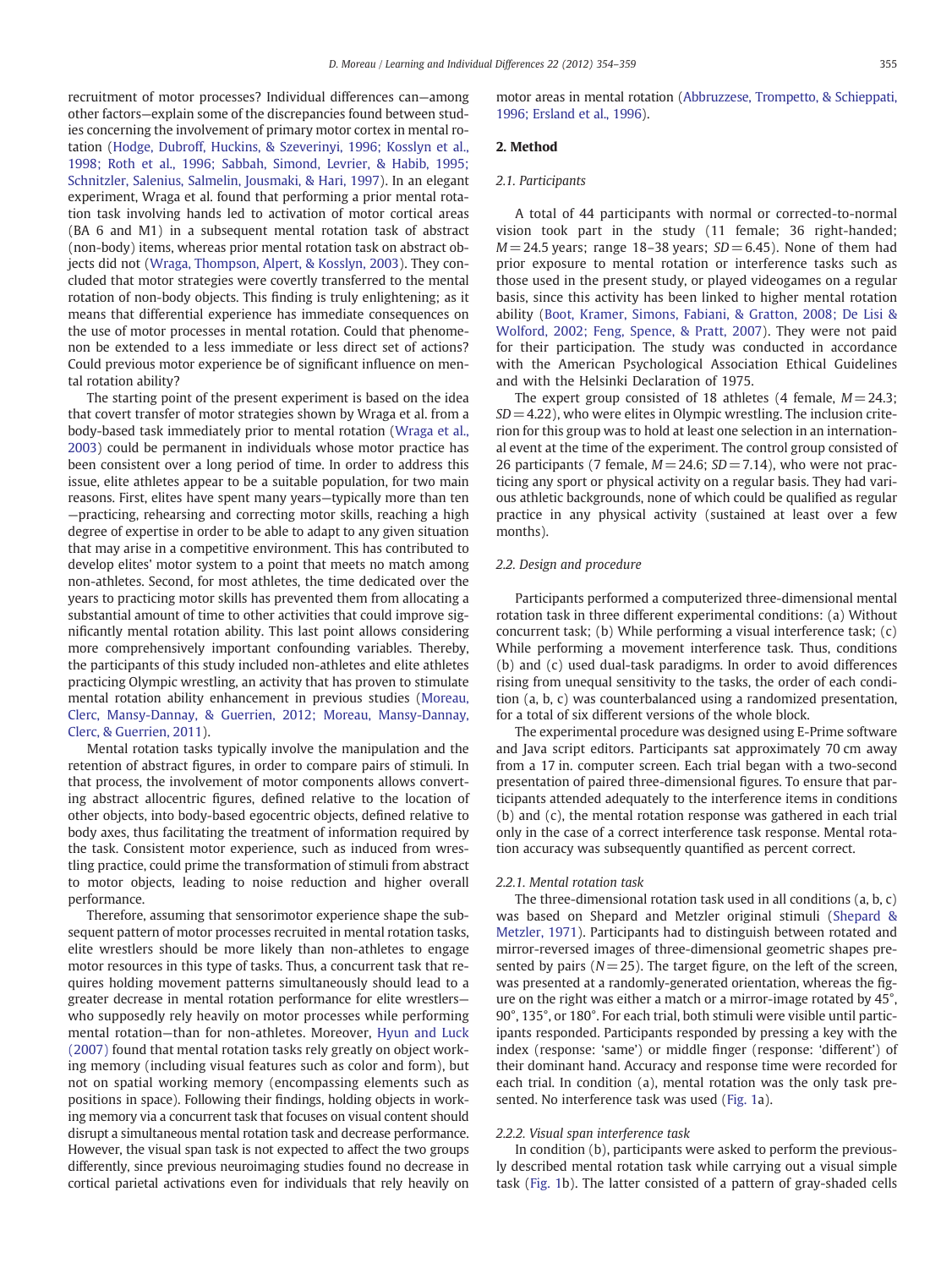<span id="page-2-0"></span>

Fig. 1. Example stimuli and procedures used in conditions (a): no interference task, (b): visual span interference task, and (c): movement span interference task.

in a  $2\times 2$  grid with four different hues to memorize, generated from a palette of six possibilities. A new target pattern was presented for 2 s. before each pair of mental rotation stimuli, which matched (50%) or did not match (50%) a subsequent pattern presented for 5 s. after the mental rotation response. Thus, new visual material had to be held over each mental rotation trial in this condition. Participants responded first to the mental rotation task by pressing a key with the index (response: 'same') or middle finger (response: 'different') of their dominant hand, and then to the visual interference task using the same key combination. Accuracy (in both tasks) and response time (in the mental rotation task) were recorded for each trial.

#### 2.2.3. Movement span interference task

In condition (c), participants were asked to perform the mental rotation task while carrying out a movement simple span task (Fig. 1c). The latter consisted of picture-presented material involving body configurations with four cues (limb positions) to memorize. A new target item was presented for 2 s. before each pair of mental rotation stimuli, which matched (50%) or did not match (50%) a subsequent pattern presented for 5 s. after the mental rotation response. Thus, new movement material had to be held over each mental rotation trial in this condition. Participants responded first to the mental rotation task by pressing a key with the index (response: 'same') or middle finger (response: 'different') of their dominant hand, and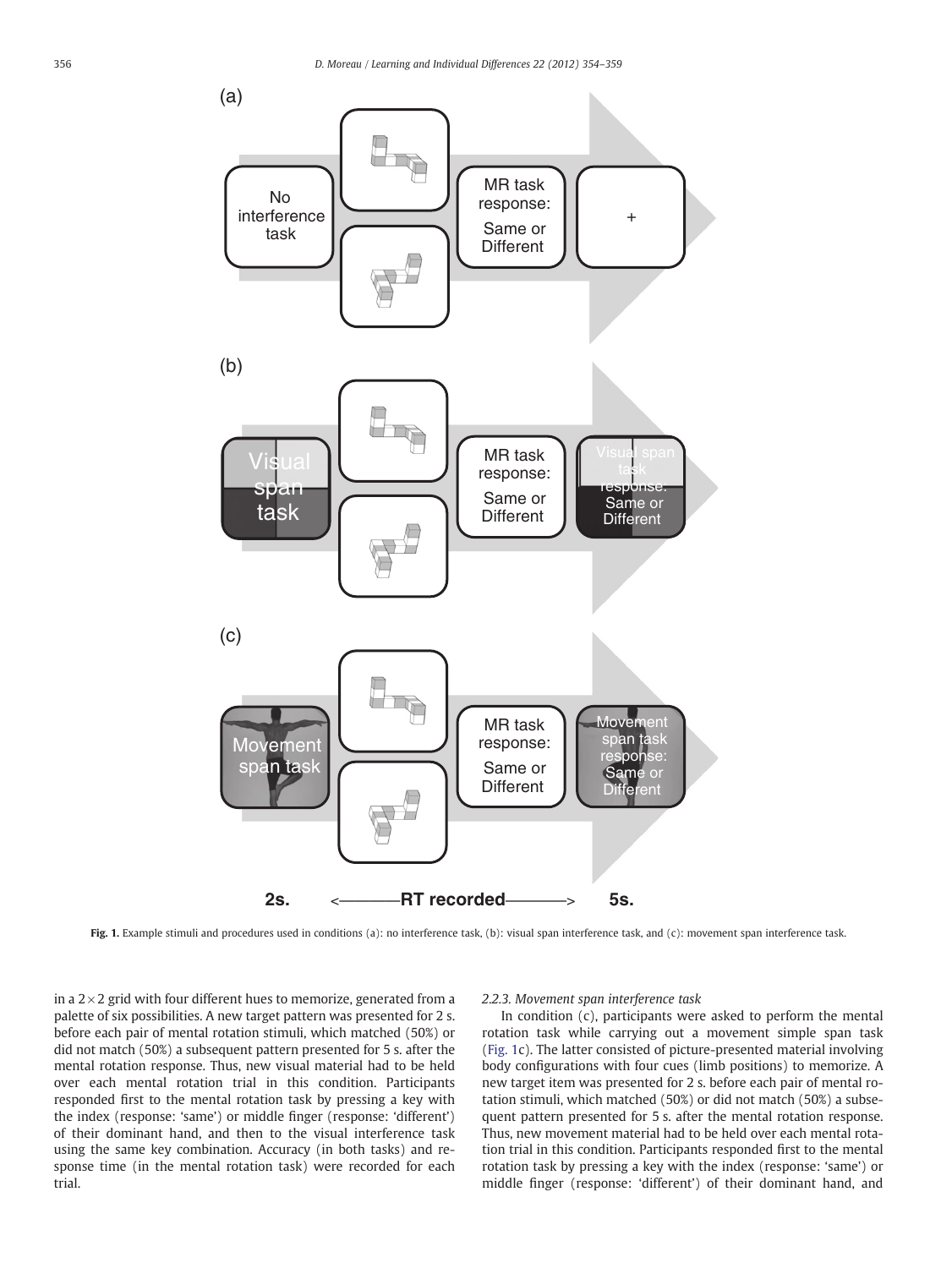then to the movement interference task using the same key combination. Accuracy (in both tasks) and response time (in the mental rotation task) were recorded for each trial.

#### 3. Results

A 2 (motor expertise) $\times$ 3 (conditions) factorial ANOVA with repeated measures on the last factor showed significant main effects of motor expertise (wrestlers, controls) and condition (MR, MR+ visual, MR + movement) on accuracy  $(F(1,42)=8.49, p<0.1, \eta^2=0.17;$ and  $F(2,84) = 131.31$ ,  $p<0.001$ ,  $\eta^2 = 0.76$ , respectively, see Fig. 2). The same analysis performed on response time showed a similar trend with significant main effects of motor expertise  $(F(1,42)$ = 9.86, p < 0.01,  $\eta^2$  = 0.19) and condition (F(2,84) = 79.16, p < 0.001,  $\eta^2$  = 0.45), after wrong answers were partialled out (Fig. 2).

The interaction between expertise and conditions was also significant (F(2,84) = 59.72, p < 0.001,  $\eta^2$  = 0.59), pointing out differential effects of expertise on the three conditions. Simple effects showed a significant effect of expertise for MR and  $MR + visual$  conditions  $(F(1,40)= 22.15, p< .001, \eta^2= 0.36 \text{ and } F(1,40)= 22.10, p< .001,$  $\eta^2$  = 0.35, respectively) but not for MR + movement (F(1,40) = 2.77,  $p = .104$ , n.s.,  $\eta^2 = 0.06$ ). Further details concerning the pattern of means that contributes to the significant interaction are provided below.

Post hoc analyses (Newman–Keuls) indicated that average accuracy and response time were significantly poorer in the visual (wrestlers: 65.8%, 1204 ms; control: 52.8%, 1462 ms) and the movement (wrestlers: 55.1%, 1375 ms; control: 59.7%, 1298 ms) interference conditions than in the MR-alone condition (wrestlers: 76.9%, 979 ms; control: 64.9%, 1124 ms), for both wrestlers and nonathletes ( $p$ <.001, in each case), which shows that holding visual or movement items had a negative effect on MR problems solving. When compared across groups of motor expertise, however, results indicated that both groups were equally affected by the  $MR + visual$ 



Fig. 2. Mean mental rotation (MR) accuracy and response time data for each condition (MR alone, MR and visual interference task, MR and movement interference task). Error bars represent 95% confidence intervals.

condition, whereas the  $MR +$ movement condition had a different impact on one group or the other ( $p<0.01$ ). That is, wrestlers performed more poorly and slowly in the  $MR +$ movement condition than in the MR+ visual condition, whereas the converse was true for nonathletes ( $p<0.001$ , in all cases). This result points out the differential interference effect of holding movement items in memory while performing a MR task, namely, substantial for wrestlers and weaker for non-athletes.

To discard discrepancies in interference task difficulties or in levels of processing, we isolated retrieval of interference items in the  $MR + visual$  and the  $MR + movement$  conditions. When comparing the average number of correct discriminations for the visual  $(M= 22.57, SD = 1.68)$  and the movement  $(M= 22.25, SD = 1.53)$ tasks alone within the visual interference and the movement interference conditions, we found no significant differences  $(t(43)= 1.40;$  $p = .17$ ). Thus, the differential effect of motor experience observed on the two interference tasks can not be attributed to disparities in condition difficulty or in individual processing levels. Moreover, a one-way ANOVA on the correct responses in the visual and the movement interference tasks with Motor Expertise as a factor showed that wrestlers and controls yielded no significant differences in interference retention  $(F(2,41)= 2.33, p = .110, n.s., \eta^2 = 0.10).$ 

In order to further understand the role of motor processes in MR, we analyzed mental rotation differences within the control group. When high and low MR performers were separated in a 2 (High MR, Low MR) $\times$ 2 (MR + visual, MR + movement) factorial ANOVA with repeated measures on the last factor, we found a significant main effect of MR performance on interference conditions  $(F(1,24)$ = 18.69, p<.001,  $\eta^2$  = 0.44), but no significant interaction, in contrast with the pattern observed initially between wrestlers and controls. Thus, as opposed to the prior distinction between wrestlers and controls, high and low MR performers within the control group were not affected differently by a movement interference task.

#### 4. Discussion

The aim of this study was to better understand how sensorimotor experience shape subsequent processing in a spatial ability task. To that purpose, athletes and non-athletes (controls) took a mental rotation computerized task, with different conditions including two Working Memory (WM) span interference tasks (object- and movement-based). Previous findings showing an effect of expertise in wrestling on mental rotation performance were confirmed [\(Moreau et al., 2011](#page-5-0)). Wrestlers showed higher performance than controls in the mental rotation task when no concurrent task was present. These data add to a growing amount of literature linking motor expertise and mental rotation ability ([Jansen, Titze, & Heil, 2009\)](#page-5-0) or perspective-taking [\(Steggemann, Engbert, & Weigelt, 2011\)](#page-5-0), and are consistent with work showing the activation of cortical motor areas in mental rotation of abstract objects [\(Hodge et al., 1996; Kosslyn et](#page-5-0) [al., 1998; Roth et al., 1996; Sabbah et al., 1995; Schnitzler et al., 1997](#page-5-0)).

A potential explanation for such differences lies within individual differences in motor strategies. PET studies by [Kosslyn et al. \(1998\)](#page-5-0) and [Wraga et al. \(2003\)](#page-5-0) showed that motor strategies—resulting in activation of motor and premotor cortices—tend to be transferred implicitly to perform mental rotations of abstract objects when a previous task has presented body parts. Engaging motor processes seems not to be automatic in mental rotation but rather triggered by previous tasks motor-related. We proposed that elite wrestlers, because of the daily manipulation of motor representations based on rotations, rely on motor processes more systematically than novices when performing mental rotation tasks. This would be coherent with recent work by [Chu and Kita \(2011\)](#page-5-0) which showed that strategies in solving mental rotation problems can be divided in three stages. The authors argue that these levels are attained through expertise and internalization of spontaneous gestures. Thus, it is possible that elite wrestlers,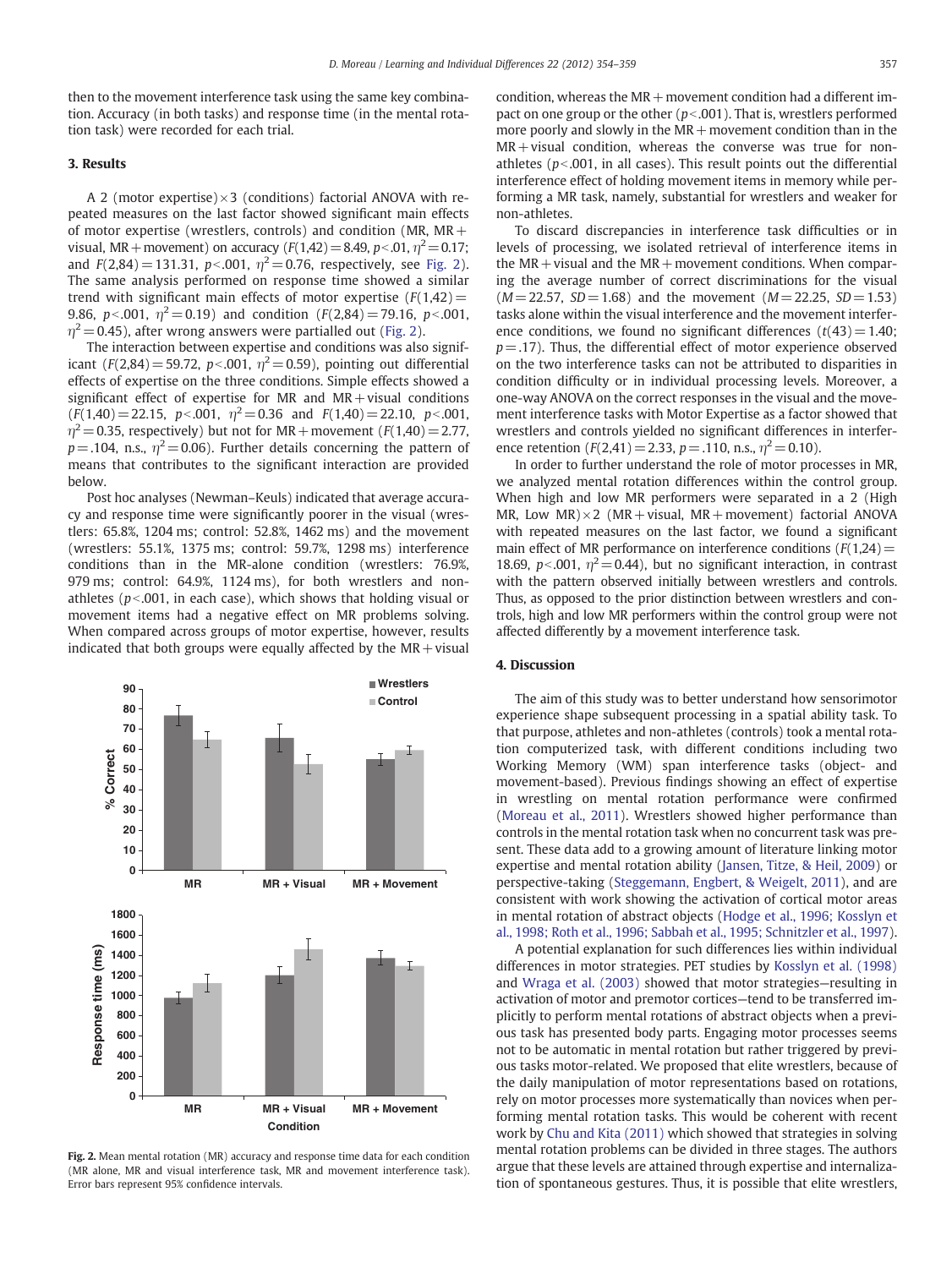due to an extensive motor background, did not start at the first or the second level and could rapidly reach third-stage strategies that normally require internalization through mental rotation practice.

The data gathered in the three conditions confirm the initial hypothesis. Performance in mental rotation decreased dramatically when a visual span task was carried simultaneously. The concurrent task affected equally wrestlers and controls, confirming the hypothesis that both groups rely greatly on visual (object-based) processes to carry out mental rotation of abstract shapes. Visual WM seems to be decisive in maintaining figures properties while performing rotation, in order to distinguish between matching or not-matching responses. This finding provides further evidence for a decisive role of visual WM in mental rotation task [\(Hyun & Luck, 2007\)](#page-5-0).

However, performing simultaneously a movement-based WM task had different consequences depending on the group considered. As such, mental rotation performance was negatively altered by the movement interference task in both groups, but this effect was much stronger in wrestlers. In fact, this effect was so large that mental rotation performance did not differ significantly from one group to the other only in the movement interference condition. Thus, elite wrestlers tended to rely more heavily on motor processes when performing mental rotation of abstract objects. When the interference weakened the possibility to rely on motor processes effectively, performance in mental rotation decreased. Non-athletes performance did not suffer from the interference task to the same extent, because they relied mainly on visual storage to carry out mental rotation. This finding also means that WM span for movements did not increase with practice in athletes. If it did, they would have been able to maintain their performance above control's level. Thus, the span itself seems to remain constant, which is consistent with WM capacity literature for various types of items (see [Cowan, 2005,](#page-5-0) for a review).

Interestingly, our results are also consistent with Logie's differentiation between the visual cache, passive store holding information about color and form, and the inner scribe, an active rehearsal component dealing with spatial relations and movement ([Logie, 2011; Logie](#page-5-0) [& Pearson, 1997](#page-5-0)). Thus, it is possible that both the mental rotation and the visual interference tasks tap into the same component (i.e. visual cache), whereas the mental rotation and the movement interference tasks involve mainly the visual cache and the inner scribe, respectively. However, motor experience might have let to a gain in efficiency within the inner scribe, allowing this component to handle tasks that are normally dealt with by the visual cache. In short, the use of motor strategies in mental rotation could have increased wrestlers processing efficiency, to the detriment of parallel movement processing. This could explain the larger movement interference effect in wrestlers than in controls.

We should note, however, that our results contrast with Steggemann et al. findings, which showed facilitation from motor expertise in perspective but not object-based transformations [\(Steggemann et](#page-5-0) [al., 2011\)](#page-5-0). More specifically, these authors found a significant motor expertise effect in left–right but not same–different judgment tasks. However, two important aspects of Steggemann et al. research make it hardly comparable with the present experiment. First, they assessed mental rotation via two-dimensional items, which has been shown to differ significantly from three-dimensional mental rotation [\(Elman et al., 2008; Kawamichi, Kikuchi, Noriuchi, Senoo, &](#page-5-0) [Ueno, 2007](#page-5-0)). Second, various motor activities involving different skills and abilities were aggregated into a single group to be compared with non-athletes, procedure which allowed comparing larger samples but might raise ecological concerns. These remarks undermine by no means the excellent work they conducted, but help understand the discrepancies between their results and the present experiment.

Within the control group, further distinction between high and low MR performers showed a more classic pattern of results, highlighting the comparable effect of initial MR performance on both interference conditions. High MR performers displayed a large superiority in all conditions, and a constant difference from low MR performers regardless of the interference condition considered. Thus, discrepancies in performance seem not related to the involvement of motor strategies. This finding emphasizes the diversity of potential strategies in MR, the differences within the general population being influenced by many competing factors. Motor experience in wrestling influence MR problem-solving, yet diverse activities may impact performance in such complex spatial ability tasks (see [Hegarty & Waller,](#page-5-0) [2005,](#page-5-0) for a review).

It should be acknowledged, though, that one could propose an alternative explanation to this set of data. Elite wrestlers, because of their expertise in coding movements, could have processed and stored more details about the motor actions that were presented in the movement interference task, thus leading to saturation of WM span for movements and a decrease in MR performance. This is different from the explanation provided above in a sense that wrestlers would be more largely affected by the movement interference task because of a more sophisticated level of processing—instead of competitive resources— resulting in an increased difficulty of the task. However, this alternative is unlikely for two main reasons.

First, the movements presented a limited degree of complexity, in a sense that understanding the body segmentations displayed in the task did not require prior motor skill acquisition. Thus, the idea of major individual differences in the levels of processing this kind of task is rather improbable. In fact, converse effects could be argued as well, as a higher level of motor expertise could lead to more efficient chunking strategies, due to movements' expertise, which in turn would allow better subsequent discrimination. These alternatives are likely to be confirmed in domain-specific settings, that is, in a wrestling-related environment in the present case, rather than in general situations pictured in the body configurations of the present interference task.

A second observation, backed up by the data, support this view. Wrestler and control groups did not display any significant differences in visual and movement interference accuracy, which shows that the detrimental effect of the movement interference on MR performance in wrestlers did not come from more sophisticated encoding of movements, as this would result in a more accurate movement discrimination. Consequently, wrestlers would have performed better on the interference component of the  $MR +$ movement condition. Furthermore, similarities in visual content discrimination comforted the previous assumption stating that holding visual content in WM should disrupt both groups equally due to comparable processing.

With this in mind, it also seems necessary to point out that the movement interference task requires visual processing, since the presentation modality is via picture media. One could argue that the movement WM task is visual, and that the dissociation between visual and movement WM is not clear-cut. However, the pattern of results obtained showing similar interference for both groups in the visual interference task, but not in the movement interference task, indicates that the two systems seem significantly dissociable from each other, in line with a substantial amount of literature in the field (see [Logie, 2011](#page-5-0), for a comprehensive review). Besides, the choice to present movements visually in this experiment comes from ecological considerations about motor activity in sports and everyday life. In most situations outside the laboratory, information concerning movements is mainly conveyed through the visual system. Further work should complement these findings using passive movement modality, for example, in order to compare results and refine the present discussion.

In conclusion, three-dimensional mental rotation appears to rely differently on motor processes depending on individual sensorimotor experience. This finding complements the idea that motor processes are involved in mental rotation, showing the importance of prior experience in the study of differences across individuals. Altogether,